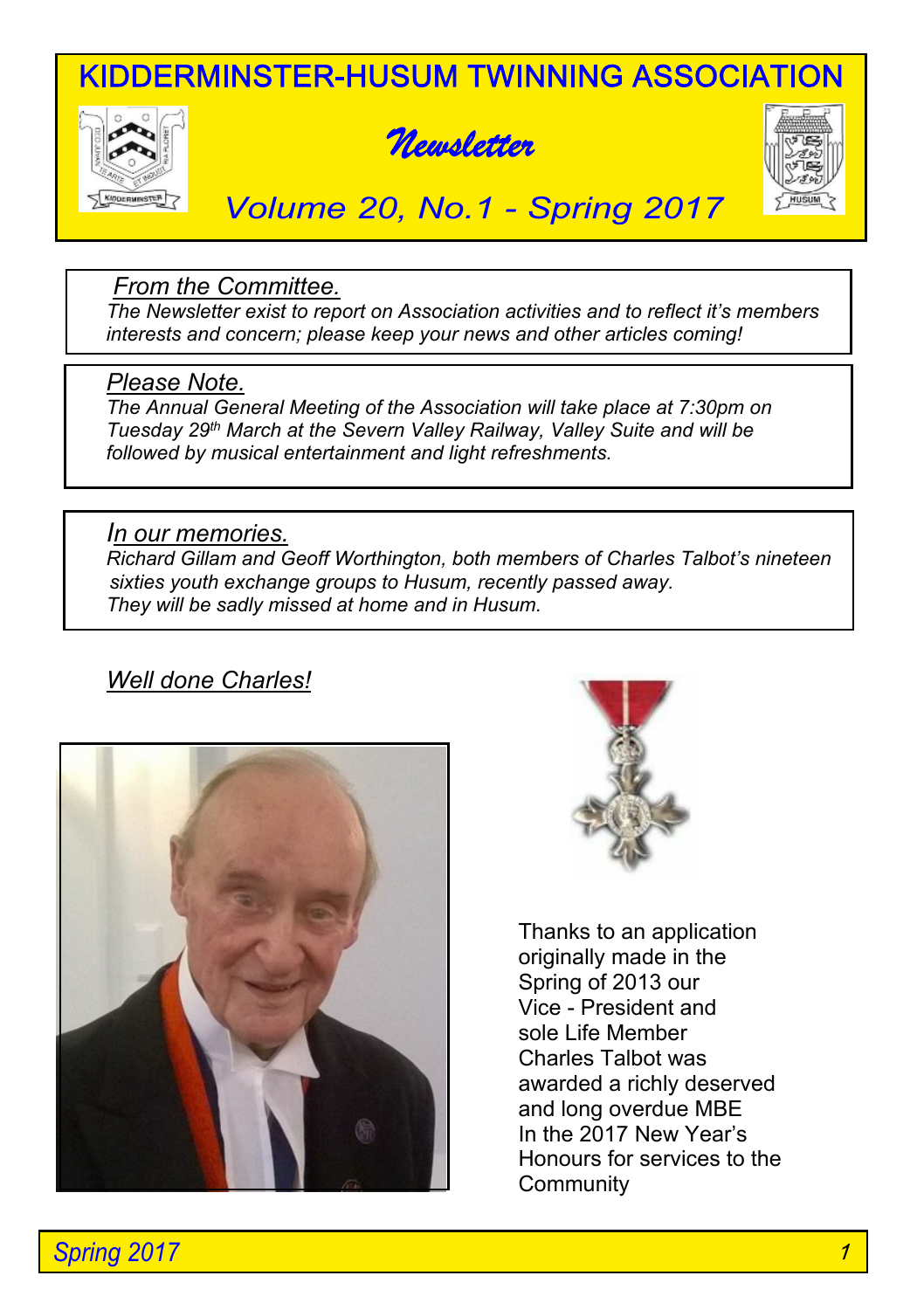# *What a triumph!*

The civic visit from Husum to Kidderminster in October was an outstanding success! Planned originally as a celebration of the  $40<sup>th</sup>$  anniversary of the Twinning Charter between our two towns, the creation of the new Kidderminster Town Council meant a new Charter was needed.

Months of co-operative planning between the new Council and the Twinning Association resulted in a hugely enjoyable programme of public and social events.

We even managed to get a little publicity in the "local" press!!

Our three guests were Senator Horst Bauer, with Rainer Maass – well known as ex-Buergermeister and Twinning stalwart – and his wife Eva.

A welcome party at the newly refurbished Pines got the weekend off to a fine start, old and new friends keeping quite a late hour despite the busy Saturday ahead!





The Corn Exchange had also been refurbished and provided a sumptuous setting for the colourful official ceremony of signing the new Charter.

Never have the committee scrubbed up so well.

The Scout and Guide band assembling outside provided a little competition at times for the short speeches before leading an impressive parade out onto Husum bridge with the large crowd masking the unfinished repainting.

After a rededication, unveiling of a new plaque and national anthems, all paraded back to the Corn Exchange for a very welcome buffet lunch.



No rest for the wicked, so promptly off to the Youth House for a Crocus planting ceremony on a grass bank overlooking the ring road.

Ably assisted by some of the groups who have planted in the past - with particular thanks also to Spike of St Georges Park - this was quickly achieved..

The Youth House Open Day provided refreshments, a super guided tour and respite from the weather.

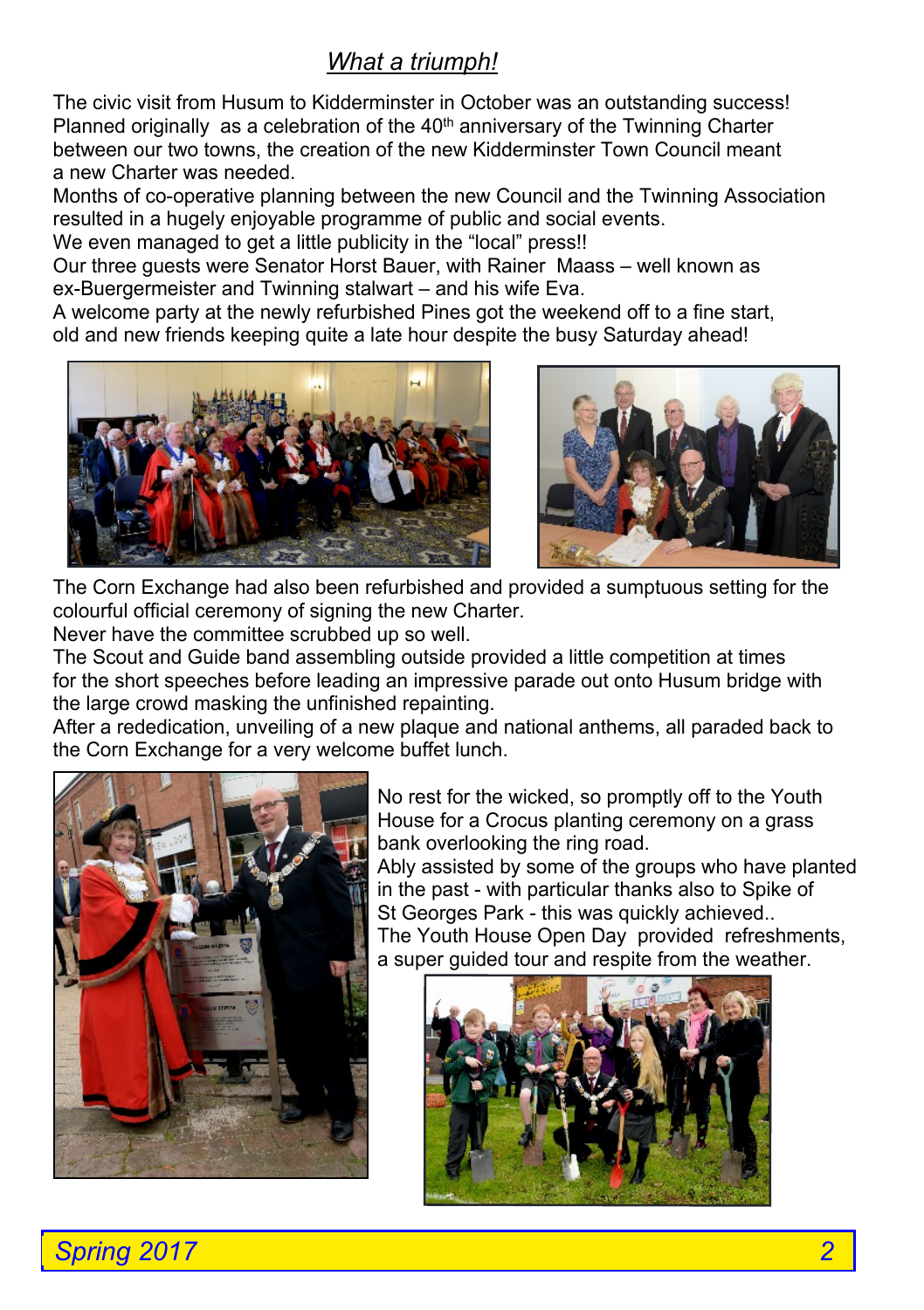

. Mayor Mary Rayner had not only organised a beautifully decorated room at the Brasserie for the official reception meal that evening but baked a wonderfully alcoholic cake, suitably decorated by Val Mayfield.

St Mary's Church was so packed on Sunday morning for an ecumenical service that hymn books and service sheets had to be passed round and shared – ensuring a friendly atmosphere. Coffee & cake afterwards was as welcome as the chance for a quiet(ish) afternoon before all meeting up again for a very relaxed evening at the Cavalier, who coped splendidly with the demand for twice as many meals as expected and two trainee barmen from Husum.





Guests and committee members had a final challenge later that evening of planning an annual visit between the towns, either civic or Twinning Association/Verein, with usual group visits continuing as normal. July 2017 will see the first such Association visit to Husum.

Hope to see many of you there!

*Hilary Boyle*

| On the Horizon in 2017<br>March                                     |                                                                                                                                                      |
|---------------------------------------------------------------------|------------------------------------------------------------------------------------------------------------------------------------------------------|
|                                                                     | 17th - 20 <sup>th</sup> Visit of German Language Class to the Husum<br>Krokusfest.                                                                   |
| 29 <sup>th</sup>                                                    | Annual General Meeting of the Association at the<br>Severn Valley Railway, Valley Suite followed by<br>musical entertainment and light refreshments. |
| $3rd$ – $7th$<br>23 <sup>rd</sup>                                   | Storm Quilters visit to Kidderminster.<br>Management Committee meeting at 7:30pm in the<br>King Charles Room at Kiddderminster Town Hall.            |
| July<br>23rd - 30 <sup>th</sup> Twinning Association visit to Husum |                                                                                                                                                      |
| October                                                             | 27th - 30th Visit of a number of Husum Civic representatives<br>to Kidderminster.<br>Possible Churches representatives visit to Husum                |
|                                                                     |                                                                                                                                                      |